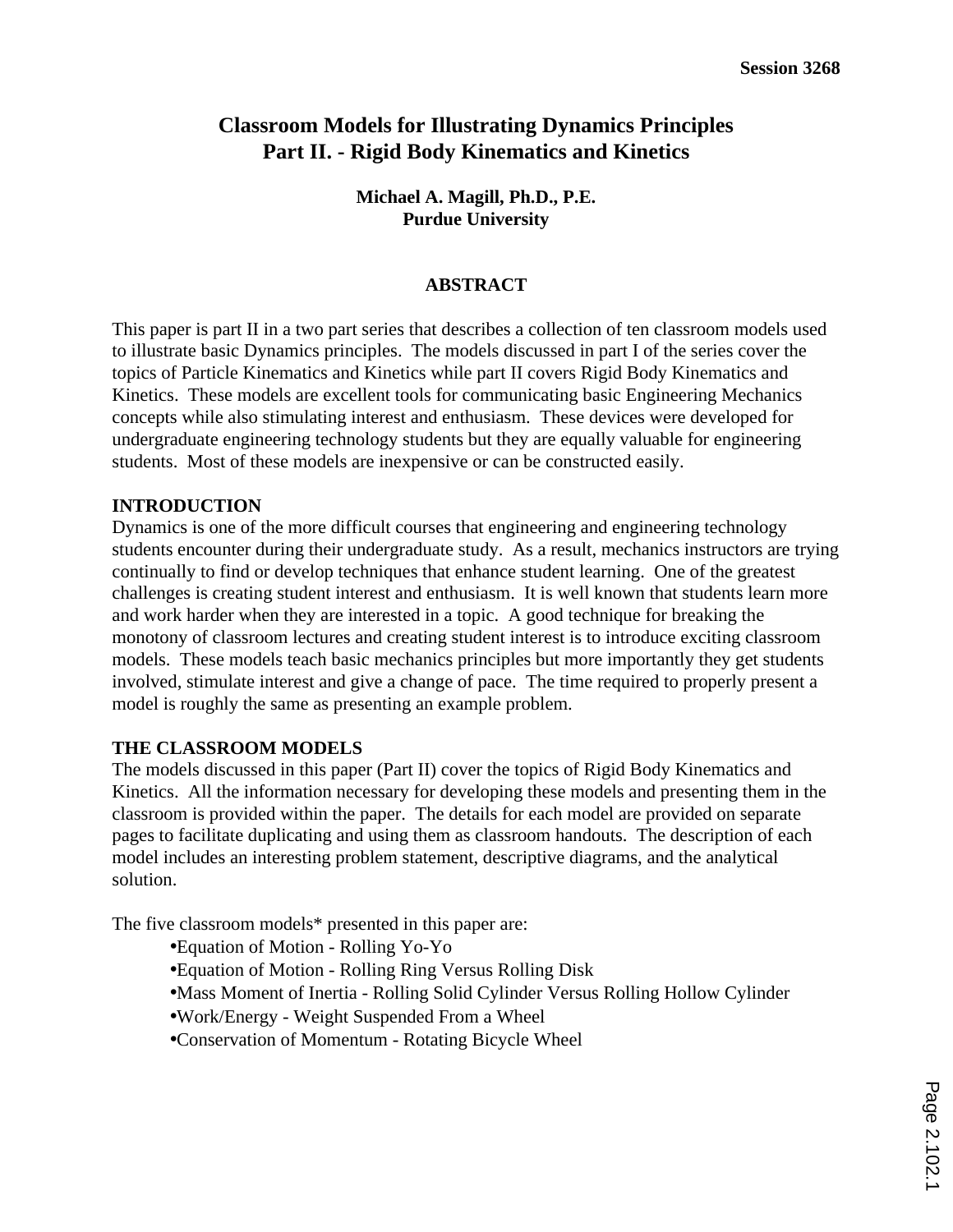## **PROCEDURE/APPROACH**

The approach used for presenting these models will control their ability to stimulate interest and communicate mechanics principles. Just showing the model and throwing the analytical solution on the overhead will not produce the desired results. The following is an outlined approach that the author has found to be successful.

- Start by introducing the model and posing one or two interesting questions.
- Ask for a show of hands on each of the possible solutions. Establish a competitive spirit in the classroom. Have a couple students offer a solution using their "gut feeling."
- The next step is to lead the students through the analytical solution. This phase should be performed quickly without covering a lot of detail. Too much detail at this point will distract the students and they may lose interest. This phase moves more efficiently and is more effective if copies of the analytical solution are distributed and also shown on the overhead. This phase of reviewing the analytical solution can include the following:
	- Determine if the problem requires a particle or rigid body solution. (i.e., Is the body rotating? Is the body's size of consequence? Make a clear distinction between rotation and curvilinear motion.)
	- Determine if the problem requires a kinematic or kinetic solution or both. (i.e., Does this problem involve a force analysis or just motion geometry?)
	- If the solution requires a kinetic solution determine which procedure is best.
	- Establish the proper diagrams.
	- Set up the basic governing equation(s).
- Obtain one or two volunteers to assist with demonstrating the model. Make the demonstration fun and interesting.
- Return to the analytical solution to clear up details and ask additional questions. This is also a good time to discuss the validity of any assumptions.

There are many creative techniques for using models. Try having students present the models. Better yet, have each student develop a model and then present it and the analytical solution to the class. The best student models can be saved for future semesters.

## **CONCLUSION**

The key to making these models successful is making them fun and interesting. Models are excellent tools for communicating basic Engineering Mechanics concepts while also stimulating interest and enthusiasm.

**MICHAEL MAGILL** is an Associate Professor in Mechanical Engineering Technology at Purdue University. Prior to joining Purdue University he was on the faculty at Oklahoma State University for eleven years. Professor Magill's areas of interest are solid mechanics, applied structural analysis and computer-aided analysis. He has a B.S. and M.S. in Mechanical Engineering and a Ph.D. in Civil Engineering, all from Oklahoma State University.

\*The ideas for these models came from various sources so the author does not claim ownership or copyright.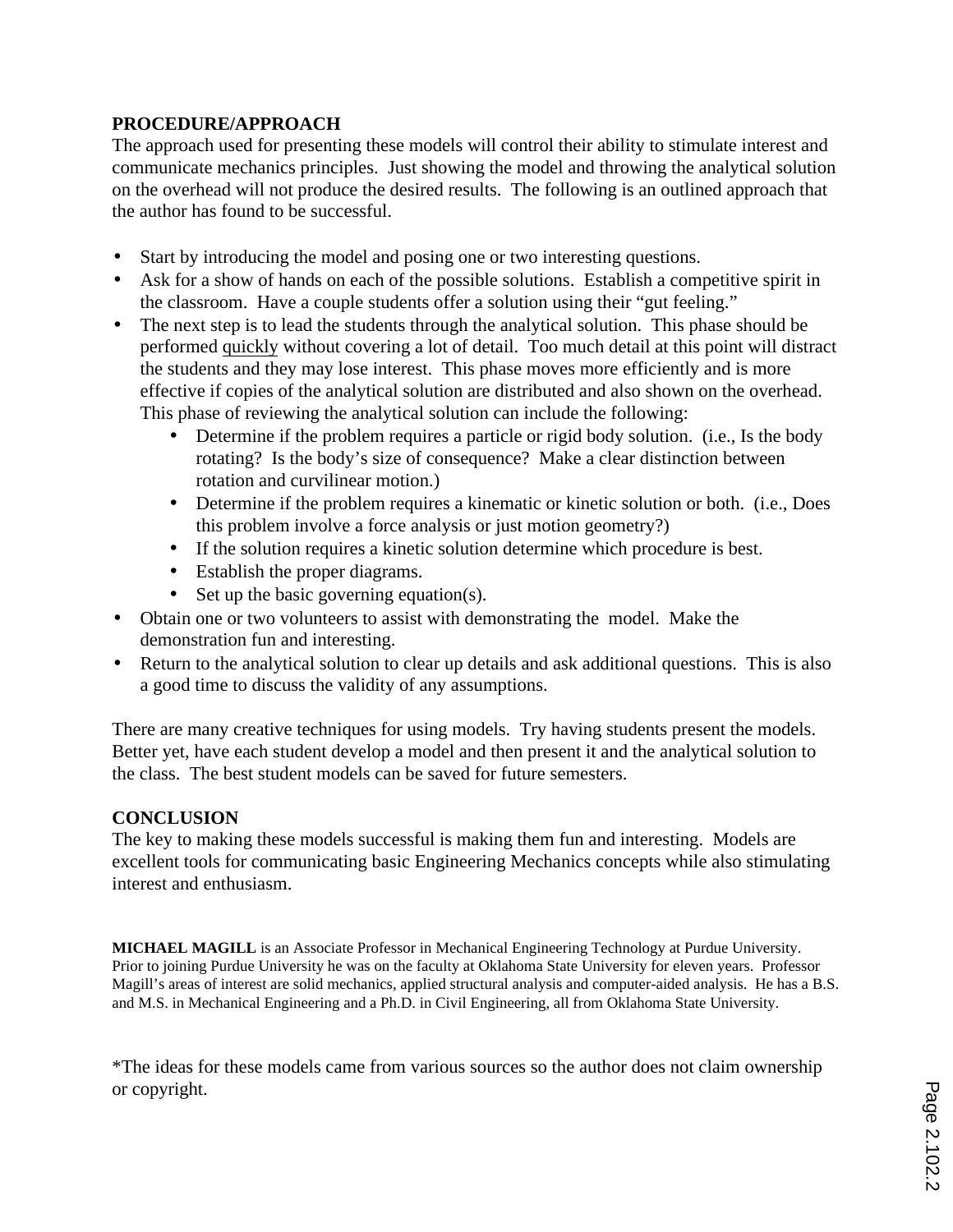## **RIGID BODY: EQUATION OF MOTION - ROLLING YO-YO**

Supplies: Yo-yo.



Find: Which way will yo-yo roll?

### Solution:

a) Assume yo-yo moves to the right so  $ma<sub>G</sub>$  must be to the right and  $F<sub>f</sub>$  to the left to force rolling.



 $\Sigma F_x = T - F_f = ma_G \leftarrow T$  must be greater than  $F_f$  or  $ma_G$  will be to the left.<br>  $T - F_f = m\alpha r_2 \leftarrow a_G = \alpha r_2$  because there is no slipping.  $\leftarrow a_G = \alpha r_2$  because there is no slipping.

$$
\alpha = \frac{T - F_{\rm f}}{m r_2} \qquad \leftarrow
$$

∴Positive, so correct direction assumed!!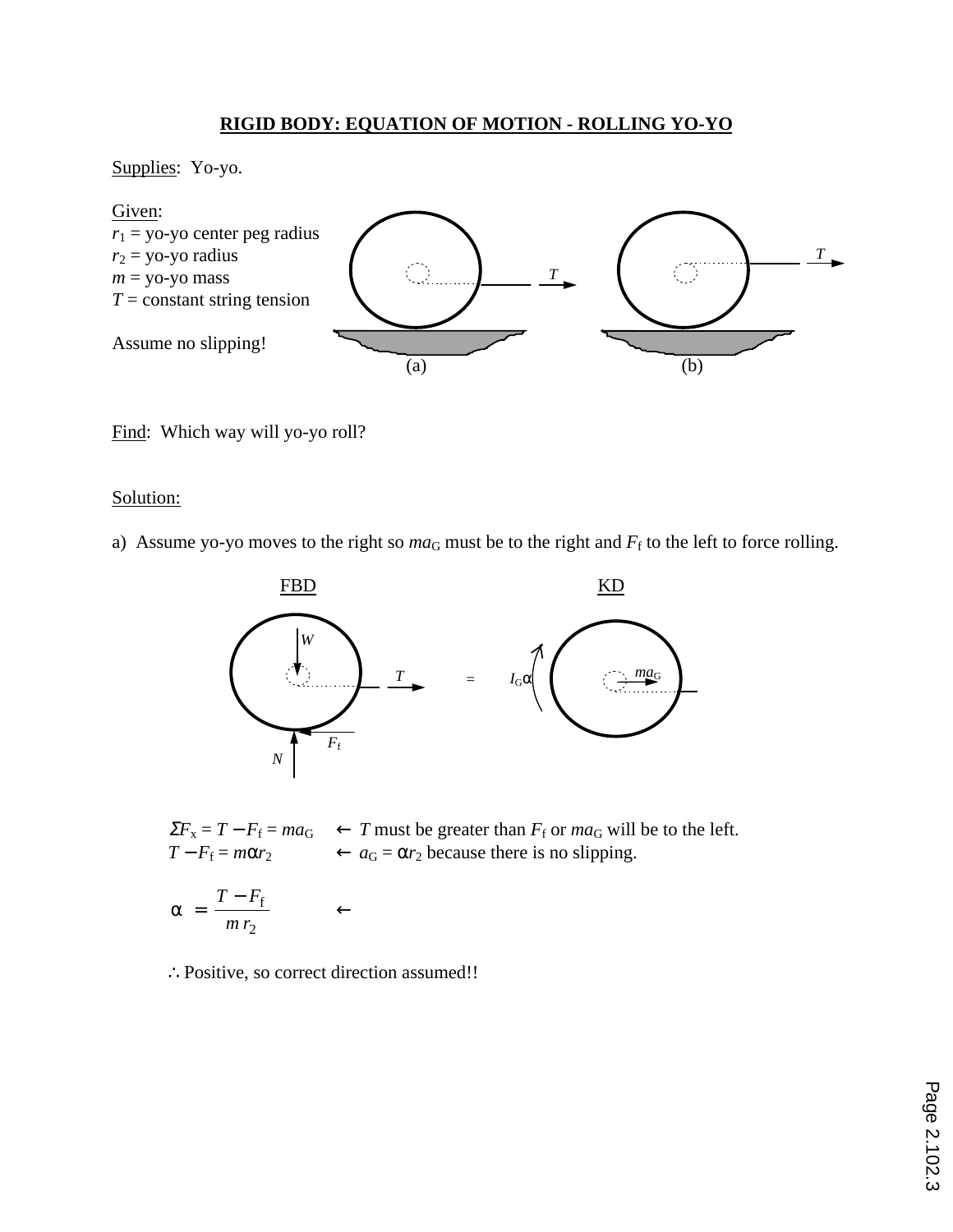Try the problem again assuming yo-yo moves to the left; so  $ma<sub>G</sub>$  must be to the left and  $F<sub>f</sub>$  to the right to force rolling.



b) Assume yo-yo moves to the right so  $ma_G$  must be to the right and  $F_f$  to the left to force rolling.



$$
T - F_{\rm f}
$$

$$
\alpha = \frac{1 - r_{\rm f}}{m r_2} \qquad \leftarrow
$$

∴Positive, so correct direction assumed!!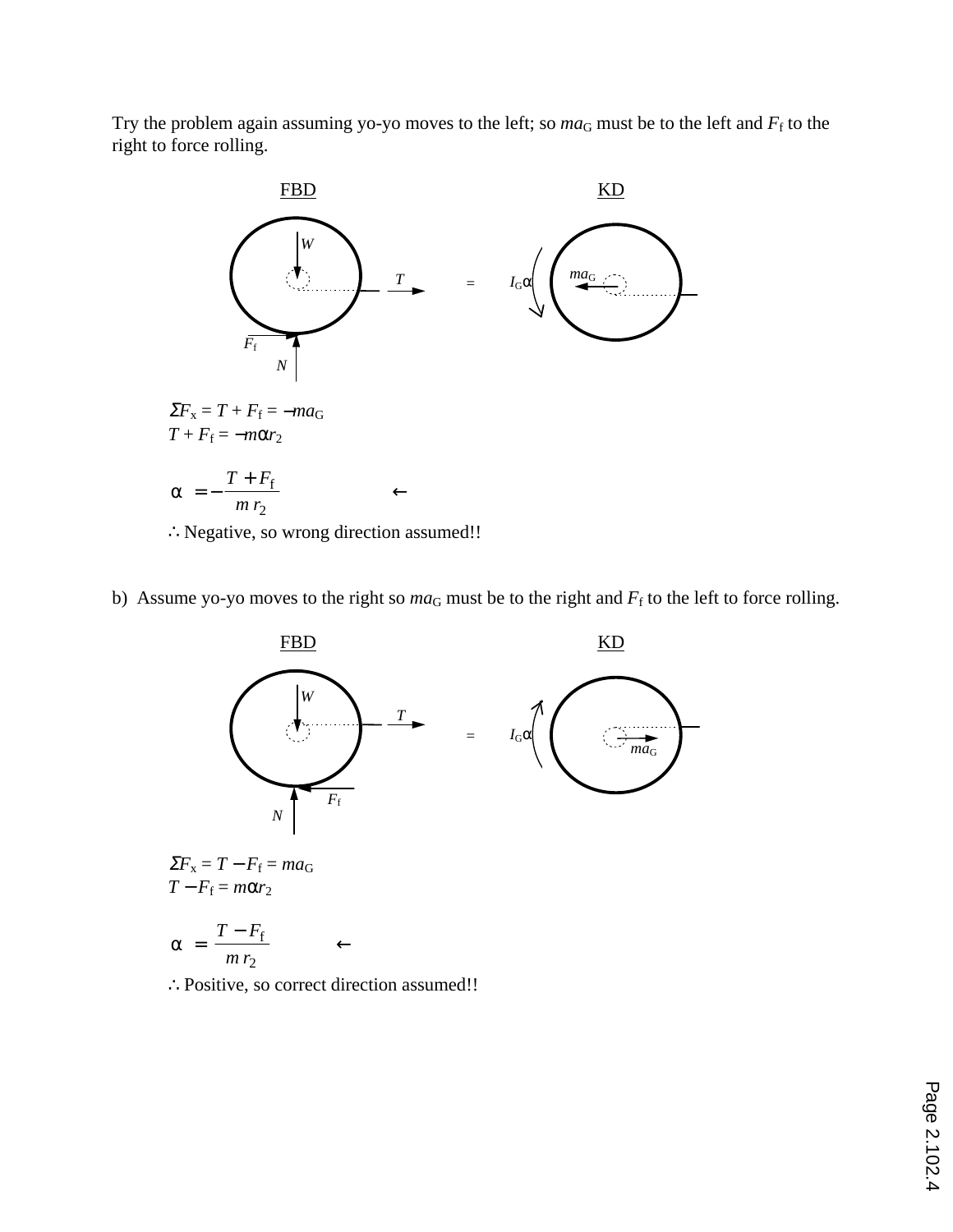### **RIGID BODY: EQUATION OF MOTION - ROLLING RING VERSUS ROLLING DISK**

Supplies: Disk and ring with the same weight and outside diameter. A good example is a wooden disk and a steel ring. Machine the outside diameters to about 6 inches and the thicknesses to about 1.5 inches. Machine the inside diameter of the ring until both the ring and disk weigh the same. The wall thickness of the ring will be about 0.125 inches.



Find: Which will roll faster, disk or ring?

Solution:



$$
\Sigma M_{\rm A} = -Wr \sin \theta = -I_{\rm G}\alpha - ma_{\rm G}r \leftarrow a_{\rm G} = \alpha r
$$
  
- *Wr* sin  $\theta = -(I_{\rm G}\alpha + m\alpha rr)$   
*Wr* sin  $\theta = \alpha(I_{\rm G} + mr^2)$   $\leftarrow I_{\rm A} = I_{\rm G} + mr^2$   
*Wr* sin  $\theta = \alpha I_{\rm A}$   
 $\alpha = \frac{Wr \sin \theta}{I_{\rm A}}$   $\therefore$  The one with the smaller  $I_{\rm A}$  will roll faster!

$$
I_{A_{\text{DISK}}} = I_{G_{\text{DISK}}} + md^2
$$
  
\n
$$
I_{A_{\text{DISK}}} = \frac{1}{2} mr^2 m(r)^2
$$
  
\n
$$
I_{A_{\text{RING}}} = mr^2 + m(r)^2
$$
  
\n
$$
I_{A_{\text{RING}}} = mr^2 + m(r)^2
$$
  
\n
$$
I_{A_{\text{RING}}} = mr^2 + m(r)^2
$$
  
\n
$$
I_{A_{\text{RING}}} = 2 mr^2
$$

 $I_{\rm A_{\rm DISK}}$  <  $I_{\rm A_{\rm RING}}$ ∴ Disk will roll faster!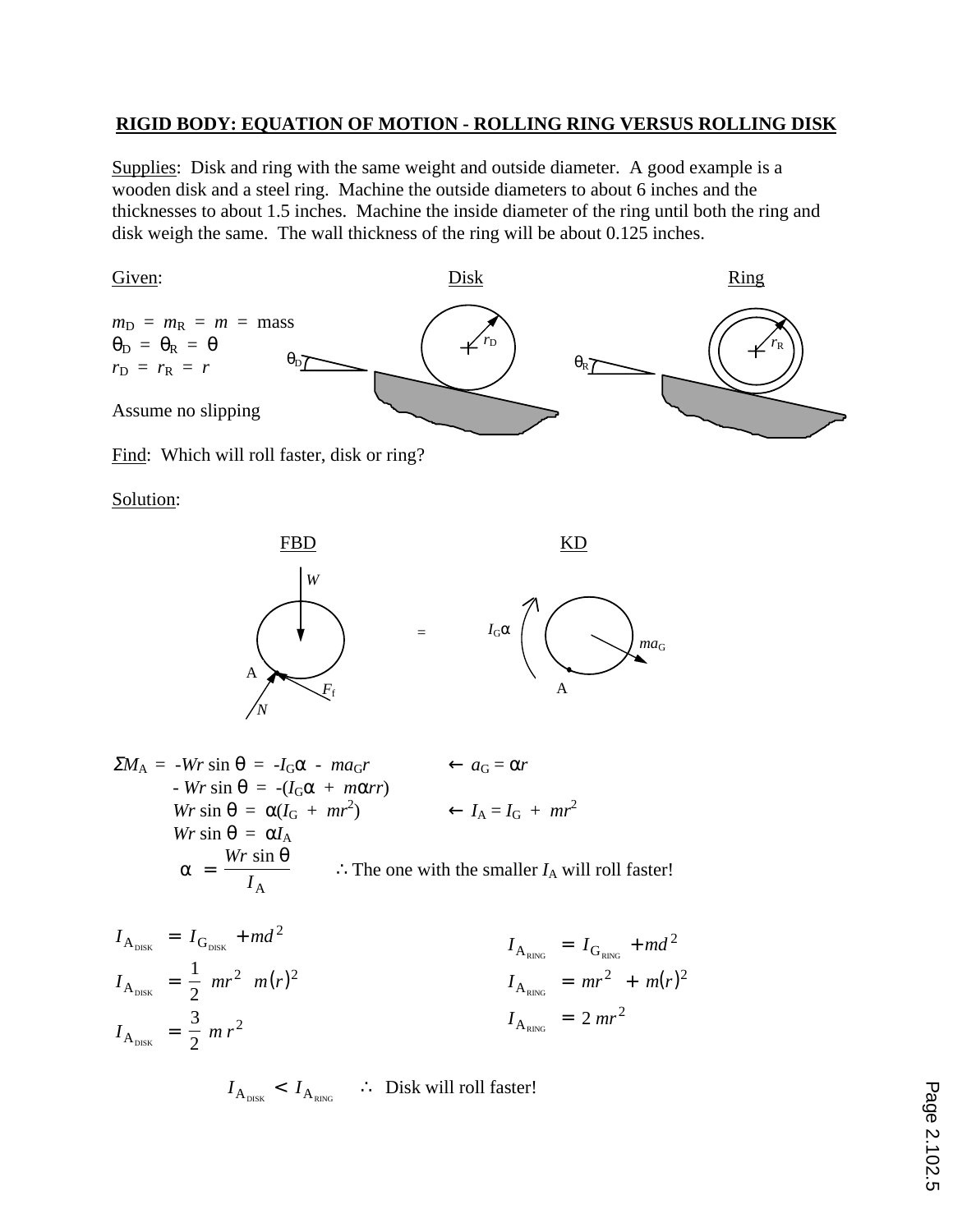### **RIGID BODY: MASS MOMENT OF INERTIA - ROLLING SOLID CYLINDER VERSUS ROLLING HOLLOW CYLINDER**

Supplies: Solid cylinder and hollow cylinder make from the same material and having the same outside diameter.



Assume no slipping

Find: Which cylinder will roll faster, solid or hollow?

Solution:



$$
\Sigma M_{\rm A} = -WR \sin \theta = -I_{\rm G} \alpha - m_{\rm H} a_{\rm G} R \qquad \leftarrow a_{\rm G} = \alpha R
$$
  
\n
$$
WR \sin \theta = (I_{\rm G} + m_{\rm H} R^2) \alpha
$$
  
\n
$$
\alpha = \frac{WR \sin \theta}{I_{\rm G} + m_{\rm H} R^2} \qquad \leftarrow W = m_{\rm H} g
$$
  
\n
$$
\alpha = \frac{(m_{\rm H} g)R \sin \theta}{I_{\rm G} + m_{\rm H} R^2} \qquad \leftarrow I_{\rm G} = \frac{1}{2} m_{\rm S} R^2 - \frac{1}{2} m_{\rm Hole} r^2
$$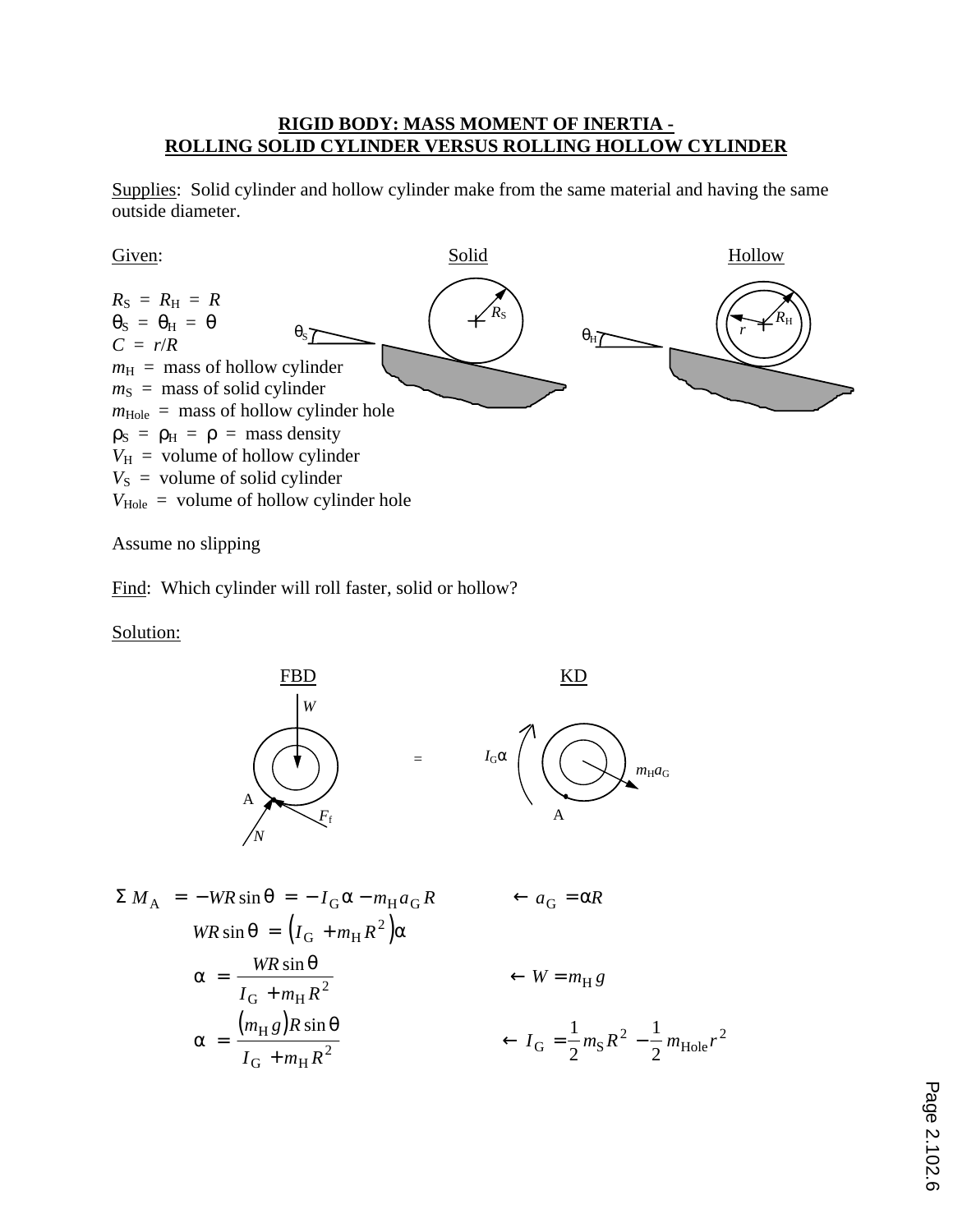$$
\alpha = \frac{(m_{\rm H}g)R\sin\theta}{\left(\frac{1}{2}m_{\rm S}R^2 - \frac{1}{2}m_{\rm Hole}r^2\right) + m_{\rm H}R^2}
$$
\n
$$
\alpha = \frac{(pV_{\rm H}g)R\sin\theta}{\frac{1}{2}pV_{\rm S}R^2 - \frac{1}{2}pV_{\rm Hole}(CR)^2 + pV_{\rm H}R^2}
$$
\n
$$
\alpha = \frac{\left[\pi (R^2 - (CR)^2)L\right]gR\sin\theta}{\frac{1}{2}(\pi R^2L)R^2 - \frac{1}{2}(\pi (CR)^2L)(CR)^2 + \left[\pi (R^2 - (CR)^2)L\right]R^2}
$$
\n
$$
\alpha = \frac{\left[R^2 - C^2R^2\right]gR\sin\theta}{\frac{1}{2}(R^2)R^2 - \frac{1}{2}(C^2R^2)(C^2R^2) + \left[R^2 - (C^2R^2)\right]R^2}
$$
\n
$$
\alpha = \frac{R^3(1 - C^2)g\sin\theta}{\frac{1}{2}R^4 - \frac{1}{2}R^4C^4 + R^4(1 - C^2)}
$$
\n
$$
\alpha = \frac{R^3(1 - C^2)g\sin\theta}{\pi^4(\frac{1}{2} - \frac{1}{2}C^4 + 1 - C^2)}
$$
\n
$$
\alpha = \frac{(1 - C^2)g\sin\theta}{R(\frac{3}{2} - C^2 - \frac{1}{2}C^4)}
$$
\n
$$
\alpha = \frac{(1 - C^2)g\sin\theta}{R(\frac{3}{2} + \frac{1}{2}C^2)(1 - C^2)}
$$
\n
$$
\alpha = \frac{g\sin\theta}{R(\frac{3}{2} + \frac{1}{2}C^2)}
$$
\n
$$
\alpha = \frac{g\sin\theta}{R(\frac{3}{2} + \frac{1}{2}C^2)}
$$
\n
$$
\alpha = \frac{g\sin\theta}{2R(3 + C^2)}
$$
\n
$$
\alpha = \frac{g\sin\theta}{2R(3 + \left(\frac{r}{R}\right)^2)}
$$

∴ Solid cylinder will roll faster!!

 (If the cylinder has a hole it will roll slower because of *r*  $\frac{1}{R}$  term.)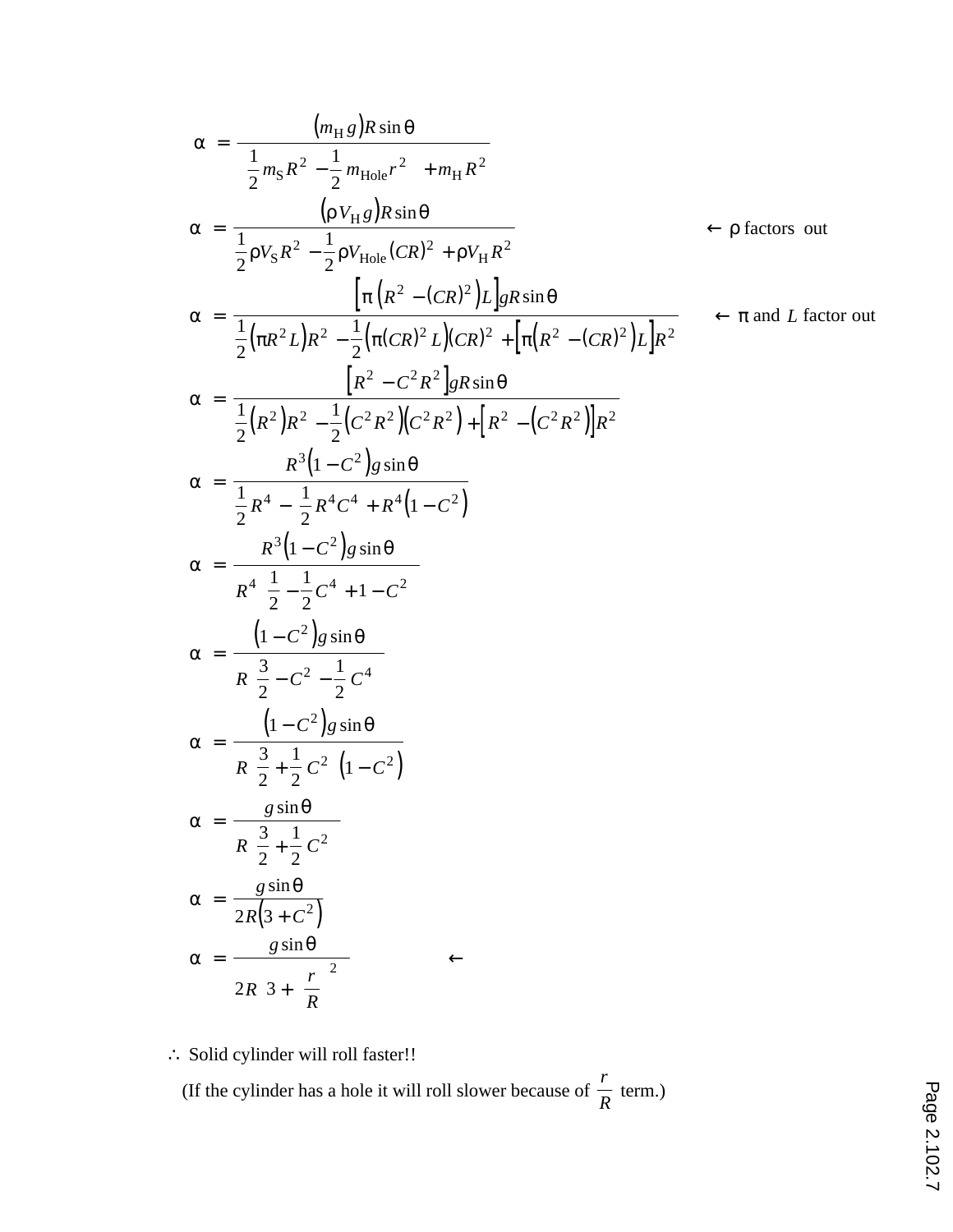### **RIGID BODY: WORK/ENERGY - WEIGHT SUSPENDED FROM A WHEEL**

Supplies: Bicycle wheel, string, and tennis ball.



Find: How long does it take for the tennis ball to fall a distance *y* starting from rest?

- a) Attached to bicycle wheel.
- b) Free fall.

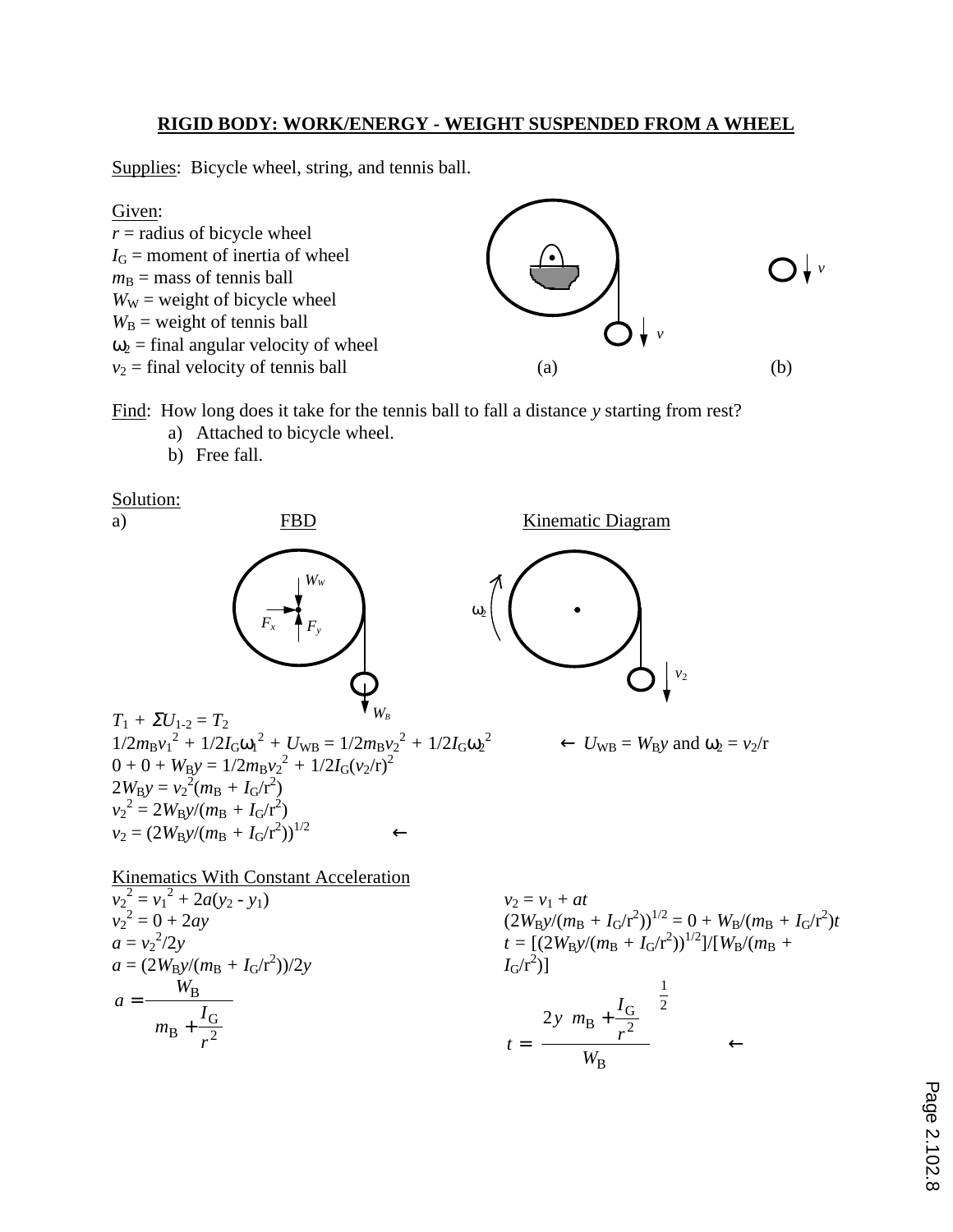∴Time is a function of wheel's inertia! b)



$$
T_1 + \Sigma U_{1\text{-}2} = T_2
$$
  
\n
$$
1/2m_Bv_1^2 + U_{WB} = 1/2m_Bv_2^2 \leftarrow U_{WB} = W_By
$$
  
\n
$$
0 + W_By = 1/2m_Bv_2^2
$$
  
\n
$$
2W_By = m_Bv_2^2
$$
  
\n
$$
v_2^2 = 2W_By/m_B
$$
  
\n
$$
v_2 = (2W_By/m_B)^{1/2}
$$

Kinematics With Constant Acceleration  $v_2^2 = v_1^2 + 2a(y_2 - y_1)$  $v_2^2 = 0 + 2ay$  $a = v_2^2/2y$  $a = (2W_B y/m_B)/2y$ *a*  $=\frac{W_{\rm B}}{m_{\rm B}}$ 

 $v_2 = v_1 + at$  $(2W_B y/m_B)^{1/2} = 0 + (W_B/m_B)t$  $t = [(2W_B y/m_B)^{1/2}]/[W_B/m_B]$  $t = (2ym_B/W_B)^{1/2}$  $t = \left[\frac{2ym}{W_B}\right]$  $\left|\frac{2ym_B}{W}\right|$  $\overline{\phantom{a}}$  $\frac{2ym_B}{W}$ 1  $\mathbf{B}$  |2 B ←

∴Time for free fall will always be less than if ball is attached to wheel! Inertia of wheel decreases the ball's acceleration.